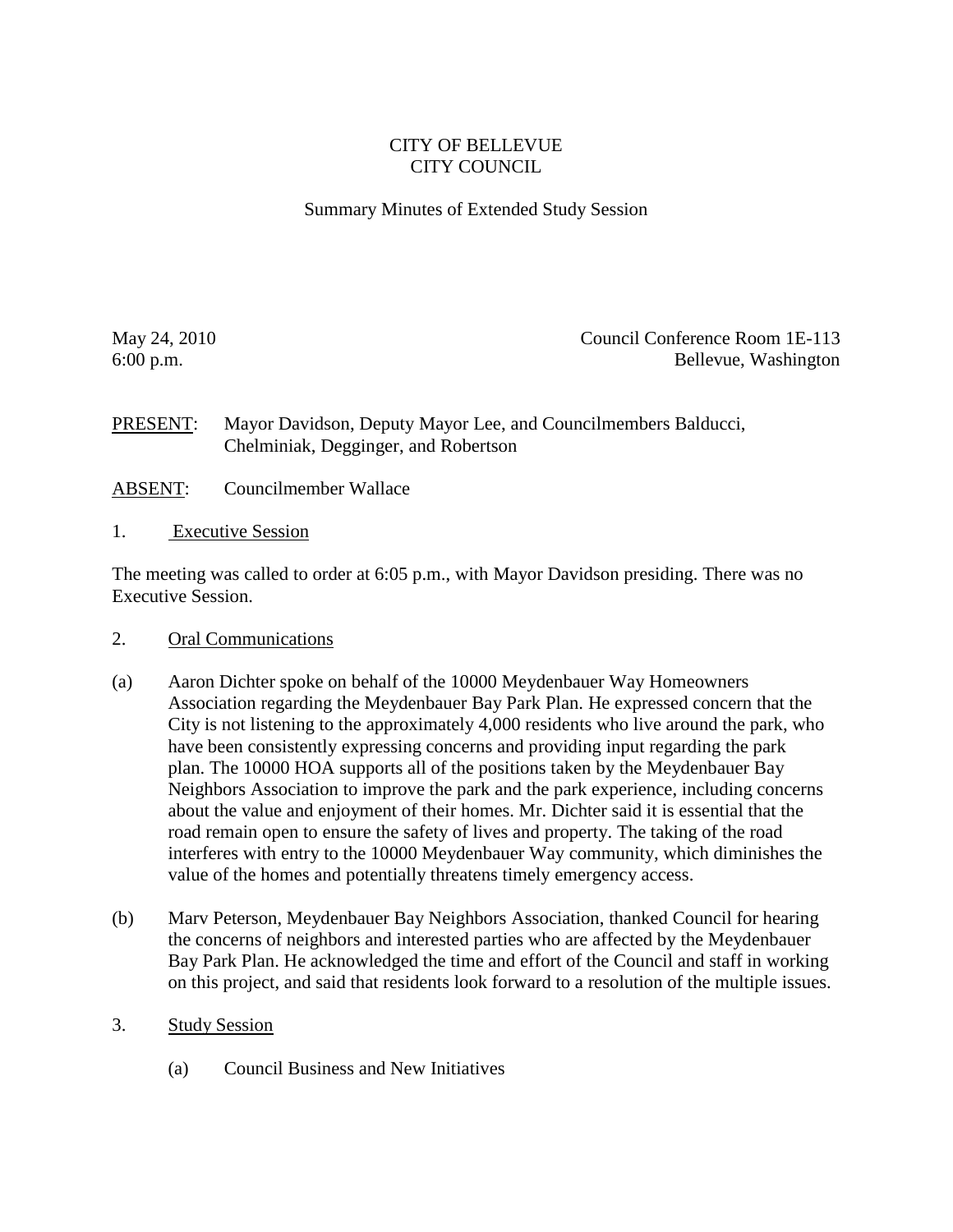Councilmember Balducci reported on an email from a resident related to cell phone towers in a number of locations, including next to Lake Hills Shopping Center, and their visual impacts. The structure around the equipment was previously made of wood but has been replaced with a less attractive concrete structure. She asked that staff take a look at these structures and current design standards. If the facilities meet the City's design standards, Ms. Balducci said the Council might want to consider changing those standards.

Councilmember Degginger reported that he just returned that morning from a trip to Washington, D.C., which was focused on pursuing funding for transportation projects in the Mobility and Infrastructure Initiative plan. He said there is high interest in the Bel-Red planning project and future grants might be available.

Councilmember Chelminiak said he and other Councilmembers attended a Puget Sound Regional Council (PSRC) event and accepted an award on behalf of the City for the Bel-Red Plan. Bellevue's PSRC representatives voted in favor of the Transportation 2040 Plan.

Mayor Davidson attended the PSRC event, and was honored to see the City recognized with the Bel-Red planning award.

(b) King County Agricultural Commission Presentation

City Manager Steve Sarkozy introduced Nancy Hutto and Grant Davidson to provide a presentation from the King County Agricultural Commission.

Grant Davidson, King County Agricultural Commissioner, said he manages several Farmers Markets, including the Crossroads market. He described the important role of local farmers markets in educating the community about healthy eating and donating food on a daily basis to local food programs. Mr. Davidson said the Crossroads Farmers Market serves a diverse population, and gives farmers the opportunity to sell new items to the public. Sales at farmers markets continue to increase every year. Mr. Davidson thanked the City for its support of Bellevue's markets.

Nancy Hutto said she operates a honey farm in North Bend, and serves as Chair of the King County Agricultural Commission. The Commission is an appointed body that advises the County Executive and County Council on agricultural issues. Ms. Hutto noted that she previously worked for the Bellevue Parks Department. Bellevue was a leader in acquiring farmland, and in preserving it at Kelsey Creek Park and the blueberry farms.

Ms. Hutto provided a presentation on King County's agriculture production districts covering approximately 42,000 acres. The King County Agriculture Commission has worked throughout a 25-year period in order to better understand agricultural trends and issues. This involved interviewing farmers, the public, and partner agencies. During this period, County government began making changes to policies and regulations to enhance the viability of the industry, and significant progress has been made.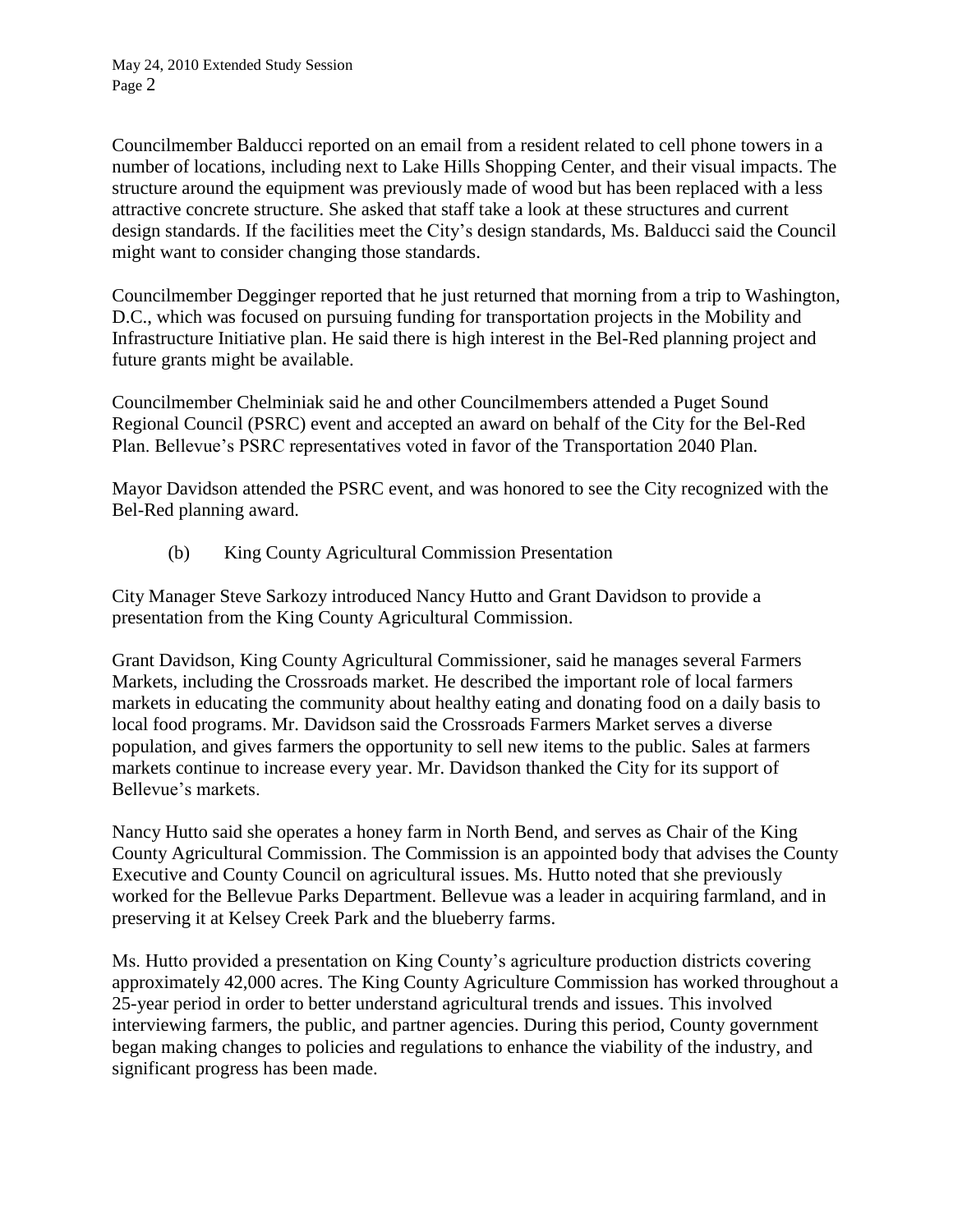Ms. Hutto noted that 150,000 acres in King County were in agriculture 50 to 60 years ago, which declined significantly with the development booms of the 1960s and 1970s. The five current agriculture production districts are Snoqualmie, Sammamish, Lower Green, Upper Green, and Enumclaw. Approximately 20 years ago, the number of farms began to increase again, from 1,091 farms in 1987 to 1,790 farms in 2007. Today's farms are small at five to 40 acres.

Ms. Hutto said that during the 25-year study period, the value of agricultural production in King County increased from \$66 million to \$127 million annually. King County has advanced from  $17<sup>th</sup>$  to  $13<sup>th</sup>$  in the state in terms of agricultural production, which is particularly significant for such an urban county, and is  $3<sup>rd</sup>$  in Western Washington following Whatcom and Skagit counties.

Ms. Hutto described the benefits of agricultural economic development including jobs, farmers markets that energize neighborhoods and create a sense of community, and sound environmental practices that help reduce the climate impacts of our food system. She reviewed key crops produced in King County and Washington state.

Ms. Hutto reviewed concerns regarding water supply, water runoff, conflicts between farming and salmon habitats, and floodplain management. She said farmers continue to need technical and policy assistance related to permitting and development issues, monitoring farmlands for growth impacts, marketing support, water supply and flood protection, public education, environmental regulations, and access to affordable land. The King County Agriculture Commission wants to stay connected to local governments and to work together on policies that support and promote a viable agricultural community.

Councilmember Balducci thanked the commissioners for their presentation, noting that the Council is supportive of farmers markets. She described the Council's adoption of a transfer of development rights program that enables the City to accept more urban density in order to preserve rural lands in the White River area.

Nancy Hutto said the Commission is looking from support from suburban cities in maintaining a focus on farmland and its role in preserving open space and providing farmers markets and other activities that benefit residents countywide.

Responding to Councilmember Balducci, Mr. Sarkozy said that Bob Derrick, Economic Development Director, is the City's representative who is working with the King County Agriculture Commission.

Deputy Mayor Lee said he supports agriculture and appreciates what farmers markets bring to the urban and suburban areas. Responding to Mr. Lee, Mr. Davidson said one advantage of growing flowers is that they require little water compared to vegetables. Ms. Hutto said selling flowers is also more profitable than vegetables as well. Many of the farms do not have irrigation and therefore flowers are well suited to certain operations. Farmers can also grow and sell flowers during more months of the year.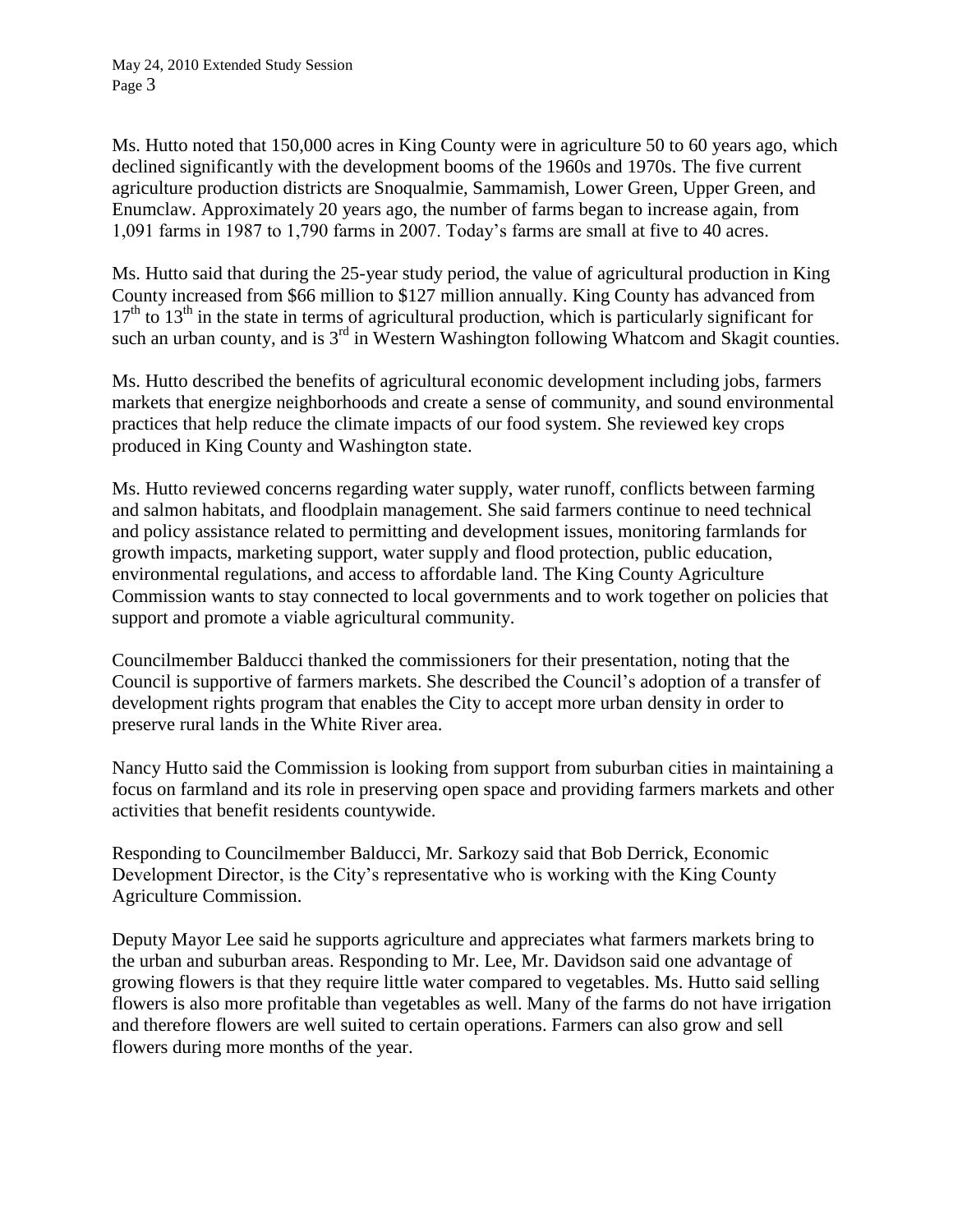Responding to Mr. Lee, a staff person said King County partners with a nonprofit organization called Burst for Prosperity, which works with immigrant and refugee communities in South King County to help develop leadership capacity and to generate economic viability in this country so they can integrate successfully. Burst for Prosperity provides referral services to a network of agencies that provide technical assistance and business training for immigrants.

Councilmember Chelminiak commented that the discussion reminds him of when he covered, as a reporter, the 1979 farmland preservation campaign. He noted the importance of setting a goal for the region and taking the time to realize it. He is glad the Council is able to support rural efforts through the transfer of development rights program as well.

Responding to Mr. Chelminiak, Ms. Hutto said the Food Policy Council has a slightly different focus. However, its work and objectives are related to those of the agriculture commission. The Commission is looking for advocacy and visible support from cities to accomplish a number of goals.

### (c) Regional Issues

(1) BNSF Corridor Project Update

Mr. Sarkozy opened staff's presentation regarding the BNSF corridor project, and noted that Ms. Bissonnette was formerly employed with the City of Bellevue for a number of years.

Pam Bissonnette, King County, reviewed that the Port of Seattle purchased the rail corridor last December. The County purchased a trail easement at the same time to preserve the railbanked status of the corridor. The Port purchased the property based on commitments made in a nonbinding memorandum of understanding (MOU) because appraisals and other due diligence work had not yet been completed at the time of the purchase. Partners in the BNSF corridor project are Sound Transit, City of Redmond, Puget Sound Energy, Cascade Water Alliance, King County, and the Port of Seattle. King County's share is approximately one-third of the full value of the corridor.

Ms. Bissonnette described the overall rail corridor, noting that the section in Snohomish County used for freight is not part of the railbanked portion and will be retained in ownership by the Port. The City of Redmond is buying the section of the Redmond Spur within its borders. The County is purchasing a segment of the Redmond Spur, as well as the fee component of the segment from Woodinville down to Gene Coulon Park in Renton, with the exception of a onemile stretch in Bellevue that Sound Transit is purchasing in connection with the East Link project. The Puget Sound Regional Council (PSRC) has established a policy designating the corridor for dual rail and trail uses. The trail sponsors are King County throughout the majority of the railbanked section, and the City of Redmond in the Redmond section. The rail authority is Sound Transit.

Ms. Bissonnette said the King County Council directed staff in December 2009 to continue to negotiate agreements for additional property rights, develop a regional process as identified in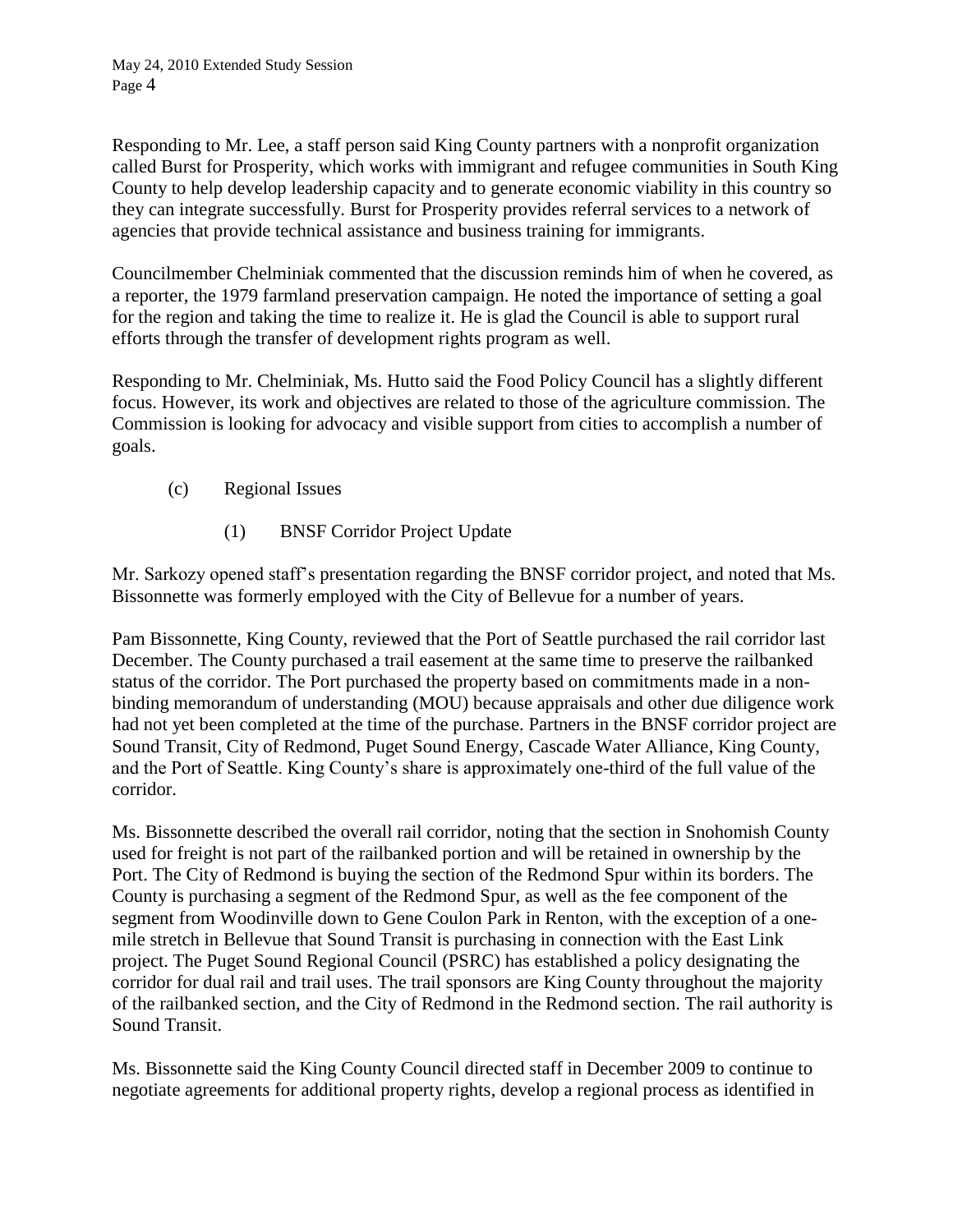May 24, 2010 Extended Study Session Page 5

Ordinances 15995 and 16084, and consider a mix of funding sources for the County's acquisition. The County is interested in conducting a regional process with Sound Transit to focus on transportation and trail uses for the corridor.

Ms. Bissonnette noted that the parks operating budget was moved from the General Fund several years ago. The next opportunity for a parks levy is 2013. Ms. Bissonnette said the Sound Transit 2 plan implementation set aside \$50 million in capital spending for the BNSF corridor, which is to be operated by other public and/or private parties. This expenditure is contingent on a set of conditions to be met by the end of 2011. If this does not occur, the funds can be reprogrammed to provide HOV bus rapid transit improvements on I-405.

Ms. Bissonnette reviewed key issues associated with moving forward to redevelop the corridor. A number of spots along the corridor are very narrow, including one point in Bellevue that is only 10 feet wide, which presents conflicts of uses that will need to be resolved. Ms. Bissonnette said King County does not have an appropriation at this time to purchase the property targeted for purchase by the County.

Councilmember Robertson expressed concern about combining trail and rail uses, particularly given the pinch points along the corridor. Ms. Bissonnette said it might be necessary to purchase additional property to resolve these issues. The trail is the easiest and least expensive component to build, as contrasted to light rail or bus rapid transit. King County's view is that the trail is the most movable piece, and the County wants to ensure there are sufficient trail segments along the corridor to retain rail banking. Other uses include wastewater pipes, and there are locations in which the pipes are routed a block or so away from the corridor to accommodate the lack of right-of-way directly along the rail line. King County has a proposal to work with the Cascade Water Alliance to address all of the pinch points.

In further response to Ms. Robertson, Ms. Bissonnette said a potential parks levy in 2013 will be the first opportunity for the County to purchase the property for a trail. If a levy is approved, it is possible that a portion of the trail will be built. When the State removed the Wilburton trestle, WSDOT made a commitment to work with the County to reestablish a trail, but not rail, crossing at the location.

Responding to Councilmember Chelminiak, Ms. Bissonnette said the use of the \$1.9 million in conservation futures is limited to open space acquisition, and therefore these funds were used to purchase the rights to a trail.

Responding to Deputy Mayor Lee, Ms. Bissonnette said the Port is retaining the freight section of the corridor, which is the entire section in Snohomish County. The other partners in King County have committed to buying the Port's rights for other segments, but funding is not yet allocated for this purpose.

Councilmember Balducci noted that a public process about potential uses for the corridor has not occurred. Due to the structure of the acquisition, some of the use decisions must be made now. She observed that if Sound Transit's request for proposals does not result in an interest in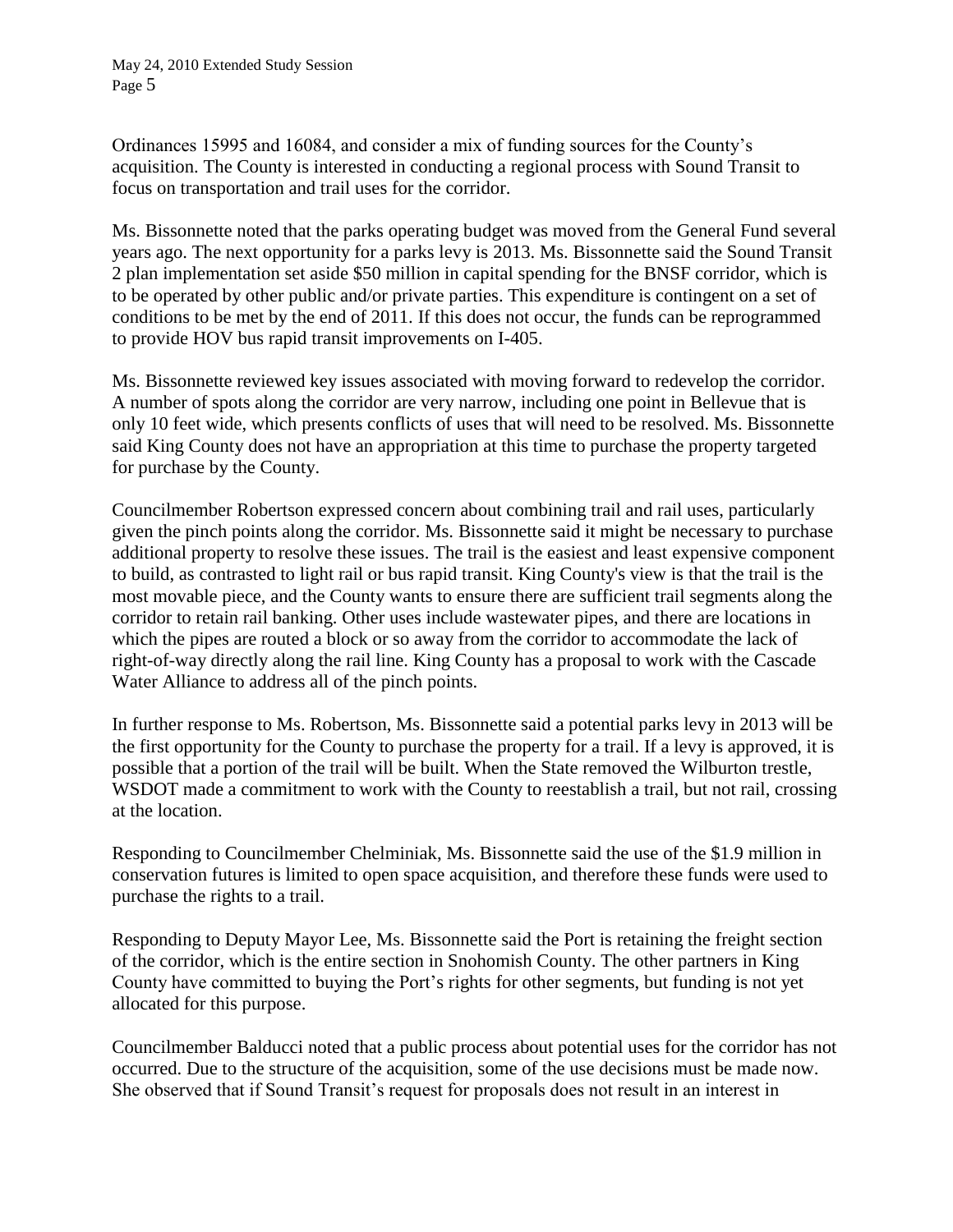May 24, 2010 Extended Study Session Page 6

operating rail service for certain segments, conservation futures could be used to purchase those portions. Ms. Bissonnette confirmed that this is correct.

Ms. Balducci commented on the need for a regional discussion regarding an overall vision and the uses for the corridor, rather than letting funding dictate the uses. As a Sound Transit Board Member, she said the Sound Transit capital committee has a strong interest in determining which agency is to take the lead in the process for defining the long-term vision.

Councilmember Balducci said it is time to update Bellevue's Statement of Interest regarding the BNSF Corridor Preservation Project, which was adopted in 2006. She provided a number of comments and suggestions regarding the interest statement. She encouraged a longer term focus for the entire corridor with regard to transportation uses. She said regional leaders should be urged to develop a process for defining a regional vision, and she suggested that this involve a committee of stakeholders. Ms. Balducci said certain entities might have to update their longrange plans to incorporate the project and its uses. She noted there will be a need to respect potential conflicts regarding the use of the right-of-way as there are multiple demands for the use of the limited space. She suggested that project phasing be considered.

Mayor Davidson said he served on the BNSF Advisory Committee. He encouraged thinking creatively about meeting needs, for example looking at ways to redesign and/or not be so locked into thinking about working within the current dimensions of the corridor.

Councilmember Degginger recalled that local governments had a limited timeframe within which to purchase the rail corridor. However, now is the time to define the long-term uses for the corridor.

Responding to Councilmember Chelminiak, Ms. Bissonnette said County and City staff have met to discuss trail/rail crossings through Bellevue at NE  $4<sup>th</sup>$  and  $6<sup>th</sup>$  Streets. However, this issue cannot be addressed yet because the portion still belongs to the Port of Seattle, and it could be purchased by either King County or Sound Transit.

Deputy Mayor Lee said that although Bellevue will have no direct ownership of the corridor, the City will want to be involved in the planning process. Ms. Bissonnette said this is what King County has proposed. King County Councilmember Jane Hague has been vocal in advocating for a regional process.

Mayor Davidson concurred with Councilmember Balducci about the need to update the interest statement on the BNSF corridor project. Diane Carlson, Director of Intergovernmental Relations, said she will revise the statement based on tonight's discussion, and bring a draft back to the Council in June or July.

Goran Sparrman, Transportation Director, said the City has a main sewer line along the BNSF right-of-way. The City does not want to move the line, and the top of its profile will be slightly exceeding the profile of the existing railroad grade. Therefore, a portion of the tracks will need to be removed. In terms of the schedule, the project is expected to be in the right-of-way acquisition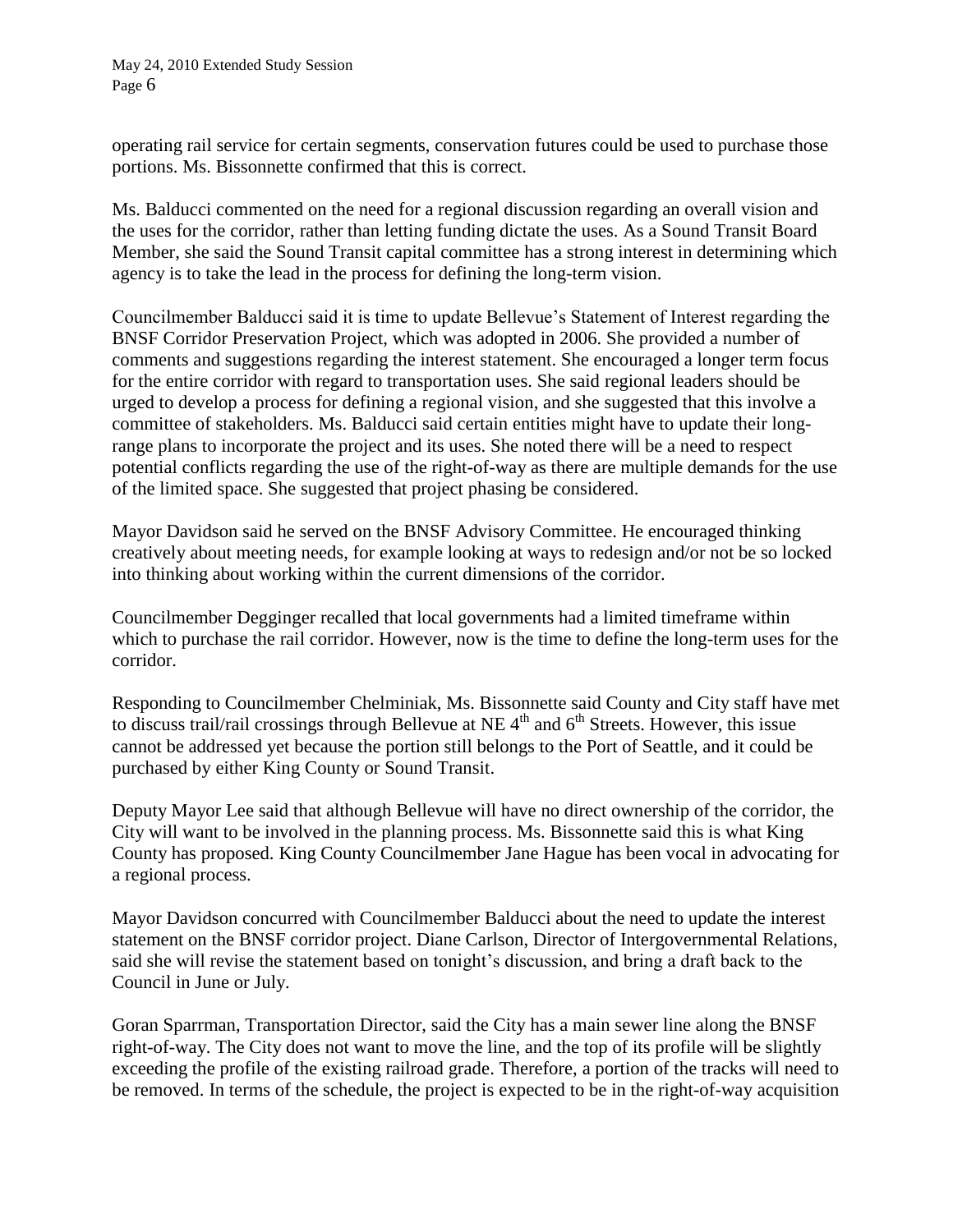phase within the next 12 months. In conversations with the Port and King County, the City has expressed a strong interest in moving forward with acquisitions as soon as possible.

Responding to Mayor Davidson, Mr. Sparrman said that regardless of the East Link light rail alignment, the BNSF rail/trail will cross NE  $8<sup>th</sup>$  Street in a grade-separated configuration.

# (2) SR 520 Bridge Replacement and HOV Program Update

Ms. Carlson opened discussion regarding the SR 520 bridge replacement and HOV project.

Julie Meredith, Washington State Department of Transportation, explained that the SR 520 bridge replacement and HOV program contains four separate projects: 1) I-5 to Medina bridge replacement, 2) Medina to SR 202 Eastside transit and HOV project, 3) Lake Washington congestion management project, and 4) Pontoon construction project. Ms. Meredith reviewed the SR 520 program schedule. Tolling is scheduled to begin in the spring of 2011.

The pontoon construction project has moved into the design-build procurement phase. The draft Environmental Impact Statement (DEIS) will be published on May 28, and the final EIS will be released later this year.

Ms. Meredith recalled that legislation was signed on March 30 by Governor Gregoire to allow the SR 520 Eastside transit and HOV project to advance toward construction. The final EIS will be published late this year or early next year, and will be followed by the issuance of a Record of Decision.

Ms. Meredith noted that the I-5 to floating bridge Seattle segment is essentially not funded. However, the state legislature recently allocated \$200 million toward continuing design and minimal preliminary right-of-way acquisition.

The bridge replacement and HOV project will provide a six-lane corridor with four general purpose lanes and two HOV lanes. WSDOT will be working with the City of Seattle and the Seattle City Council on transit connections within Seattle and refining the design of the interchange in Seattle. A transit planning and finance work group will be underway with King County Metro and Sound Transit. WSDOT will also be working on an arboretum mitigation plan. All of these efforts will be completed by the end of this year.

Daniel Babuca, Engineering Manager for the Eastside transit and HOV project, described the Medina to SR 202 segment which includes improvements for transit and carpools, a bicycle and pedestrian path, environmental improvements, and community enhancements along the corridor.

Councilmember Balducci questioned the regional trail termination at 108<sup>th</sup> Avenue, and whether the City would be expected to fund a portion of the trail. Mr. Babuca said WSDOT is exploring opportunities with the City, which has developed plans for a possible interim ped-bike connection along Northup Way through the interchange. WSDOT will continue working with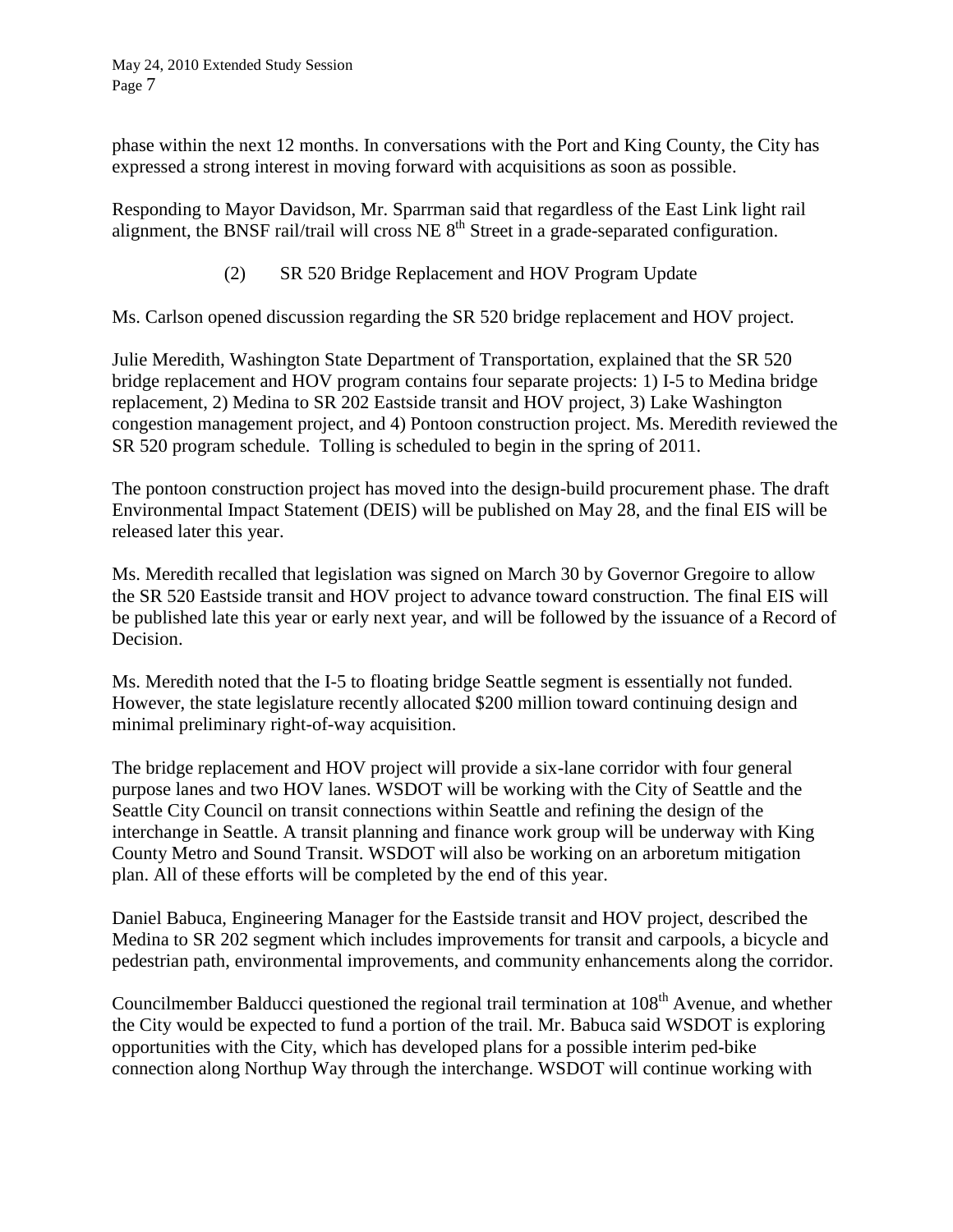Bellevue and Kirkland to identify additional options, given the significant challenges associated with providing a ped-bike path on the highway through the I-405 interchange.

Councilmember Balducci said she wants to hear that there will ultimately be a regional bike path that will go all the way to Redmond, and that it will not be the City of Bellevue's responsibility to build it. Ms. Meredith confirmed that WSDOT is working toward this goal.

Mr. Sparrman confirmed that staff is working on using Northup Way as an interim connection, and the goal is to achieve a favorable short-term solution. The City's Northup Way project is not currently funded in the Capital Investment Program (CIP) Plan. Staff will provide an update to the Council on this aspect of the project once more work has been completed.

Responding to Councilmember Chelminiak, Ms. Meredith said the floating bridge is to be opened by 2014, as directed by the Governor, and WSDOT's goal is to have the Eastside portion completed by then as well.

Mr. Babuca said the section between the bridge and  $108<sup>th</sup>$  will be widened at major crossings to allow for future high-capacity transit. Key elements and commitments involved in the Eastside project include three lids and two transit stops, interchange configurations, local trail and regional path, noise walls, fish-passable structures and an increased stream channel habitat, restoration of the Yarrow Creek system, and stormwater treatment.

Responding to Mayor Davidson, Ms. Meredith said that two of the lids have transit features.

Mr. Babuca reviewed next steps for the project. WSDOT will continue to work with local jurisdictions to develop local agency agreements related to project coordination, design, and traffic management; utilities relocation and modifications; and traffic signal maintenance and operations. The design-build procurement process is scheduled to award a contract this fall, and to begin construction in early 2011.

Responding to Mayor Davidson, Councilmember Degginger noted his involvement in a design group that met two to three times per year over the past four years. He said he was not aware of a plan to continue this type of group as the project enters the construction phase.

Mr. Babuca said WSDOT continues to meet with Bellevue and Kirkland representatives on design refinements and the geometrics at key crossings, interchanges, and ramps. Staff is meeting regularly to make sure the project team has a good definition of the desired maintenance, traffic program, and requirements of the design-build contractor. The general contract agreements specify the relationships and roles between WSDOT, local agencies, and the design-build contractor.

Responding to Mayor Davidson, Mr. Babuca said the project team is also meeting with the Points communities on regular basis and will establish the same types of agreements to provide support during construction.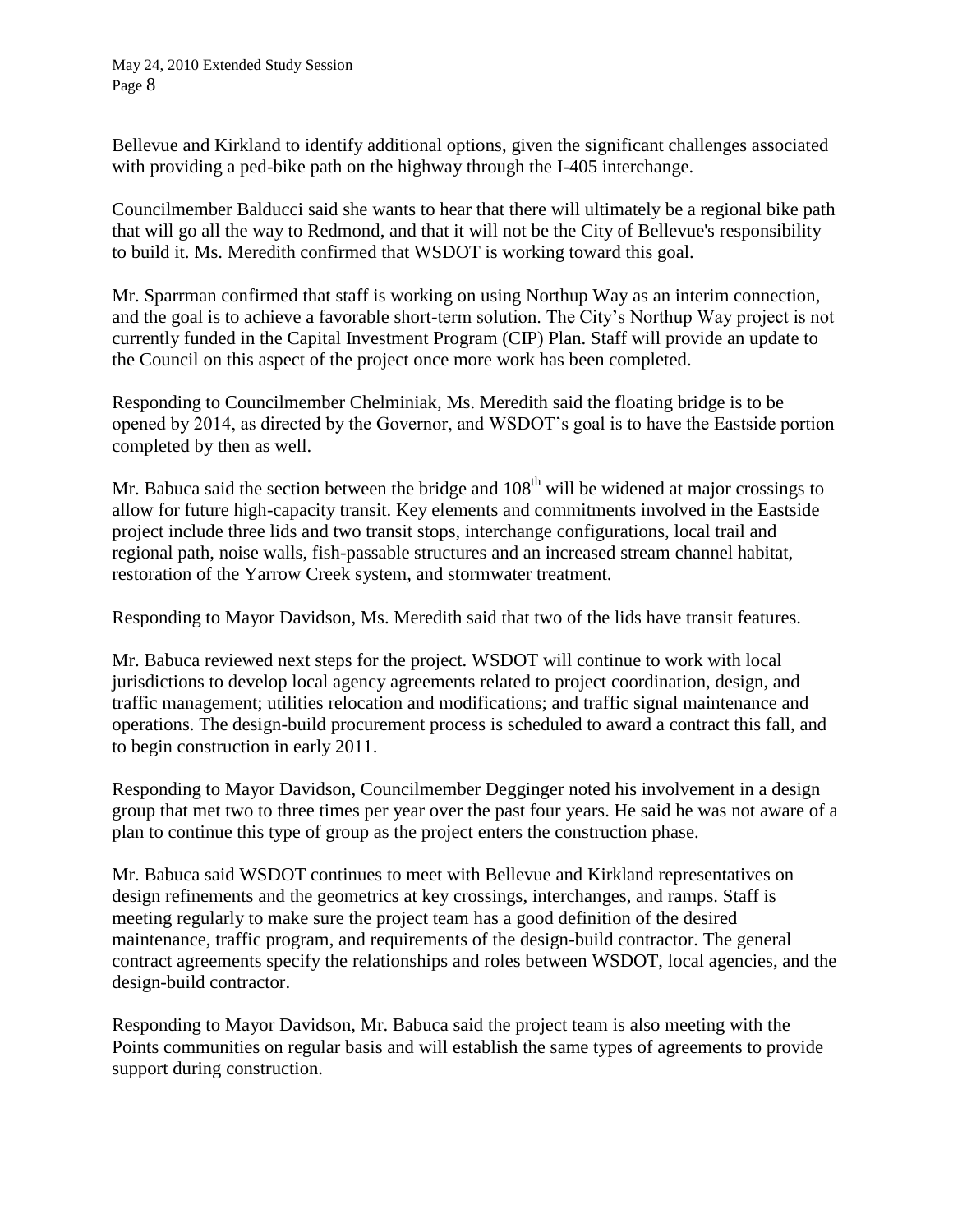Councilmember Degginger commented on the extensive process involved in getting to this point in the project. He noted that some of the constraints, especially those related to stormwater and water quality, were very complicated and required a great deal of problem solving and engineering analysis.

Ms. Meredith said responses to the DEIS from transit agencies and local jurisdictions indicated a strong interest in HOV direct access ramps. However, agencies with permit authority have indicated that this will not be possible.

Mayor Davidson said communication has been extremely good. Mr. Babuca said WSDOT has received effective and cooperative support from Mr. Sparrman, Rick Logwood, and other Bellevue staff.

Councilmember Balducci commended WSDOT and City staff for their hard work on this project. Responding to Ms. Balducci, Ms. Meredith confirmed that most of the \$2 billion funding gap is related to the west end of the SR 520 project. The bridge and Eastside portion of the project cost approximately \$2.5 billion. Ms. Meredith said there are significant costs associated with wetlands, shorelines, salmon habitats, neighborhoods, and the historic Montlake Bridge on the Seattle side of the project.

In further response to Councilmember Balducci, Ms. Meredith said state legislation adopted earlier this year allows the use of toll revenue for elements beyond the floating bridge along the entire SR 520 corridor. Of the additional toll revenues to be generated, \$200 million is allocated to the City of Seattle, and the remainder is allocated to the Eastside. That leaves the \$2 billion funding gap, and other state and federal resources have been researched to fill the gap. WSDOT has applied for federal grants. However, if grant funding does not fill the gap, the legislation suggests exploring tolling on all I-90 lanes beginning no earlier than 2014 or HOT lane tolls only.

Councilmember Balducci said she is concerned about the speed of traffic exiting from eastbound SR 520 to Bellevue Way as well as the backups that might occur. Rick Logwood, Bellevue Project Manager, said the City has worked with the State to reduce the radius of the curve, which decreases vehicle speeds while maintaining an effective traffic flow onto Bellevue Way.

Responding to Councilmember Chelminiak about the same general location, Mr. Logwood said the grade of Bellevue Way will not change substantially. Mr. Babuca said it will result in an easier approach than the current configuration, while the new connection changes the profile of the ramp somewhat.

Responding to Deputy Mayor Lee, Ms. Meredith said the environmental process analyzed what would happen if the Eastside transit and HOV project is completed before the bridge replacement. She explained that there is an interim condition that would tie the Eastside project into the existing corridor. However, the goal is to have both completed by the end of 2014. If this goal is not achieved, there will still be improved merge conditions at the Medina on-ramp.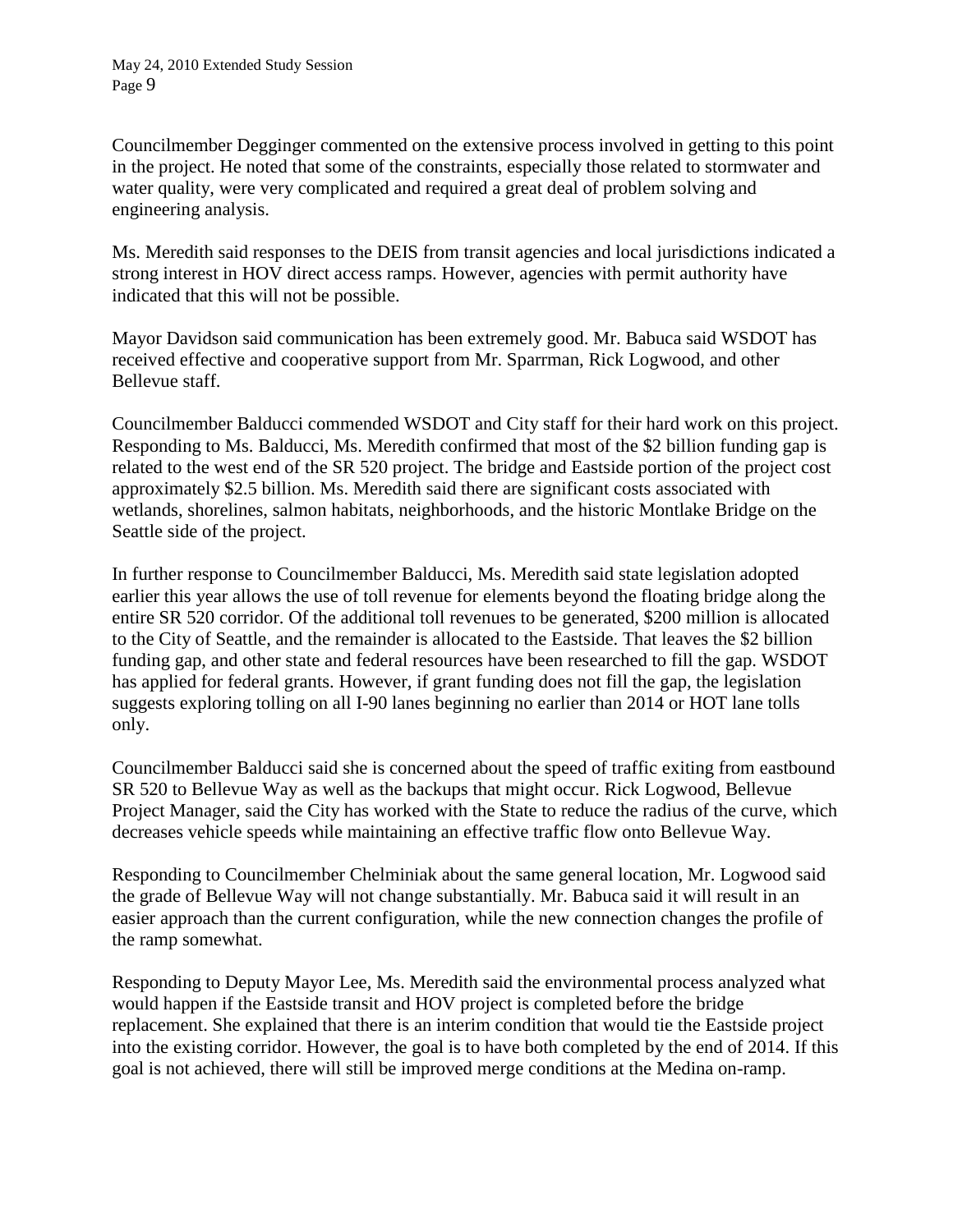Responding to Councilmember Chelminiak, Ms. Meredith said completion of the Seattle side of the project is anticipated by 2018, depending on available funding. Some construction activities will continue after opening, including the demolition of the old bridge.

Mayor Davidson thanked staff for the presentation.

At 8:20 p.m., Mayor Davidson declared a five-minute recess. The meeting resumed at 8:28 p.m.

(3) RWQC Financial Policies Workgroup Update

Diane Carlson, Director of Intergovernmental Relations, opened a briefing intended to summarize the work of the Regional Water Quality Committee (RWQC) with regard to the growth-based sewer rate capacity charge.

Joyce Nichols, Utilities Policy Advisor, briefly reviewed the history of the capacity charge, which was first imposed by King County in 1990 at a rate of \$7 per month. By 2005 it had increased to \$34.05 per month, and the current rate is \$49.07 per month. The capacity charge is scheduled to increase to \$50.45 per month for 2011, if the King County Council approves the County Executive's recommendation. The increases have been primarily driven by the cost of the new Brightwater treatment plant, which is currently under construction near Woodinville. The cost of the plant has nearly doubled to approximately \$2 billion. The plant is now scheduled to begin operations in 2012.

Ms. Nichols said the Regional Water Quality Committee established a Financial Policies Work Group (FPWG), which has been asked to verify if growth is truly paying for growth. The charge was established as a financial policy of the Regional Wastewater Services Plan and is in effect through 2030.

Ms. Nichols said staff is seeking input and feedback from the Council regarding two primary questions: 1) Should all of the costs of the Brightwater Treatment Plant construction be charged to new customers regardless of the impact on the capacity charge, and should there be a cap placed on the charge? and 2) Should the 2030 effective end date for the capacity charge be eliminated, and should the capacity charge instead be calculated based on the costs of all future additional treatment facilities, including expanded facilities anticipated for the Renton treatment plant in approximately 2025? Incorporating all facilities would likely result in a more equitable and lower capacity charge for new customers. However, there would likely be impacts for existing customers as well. She requested Council direction, noting that staff will take it to the FPWG for their consideration.

Mayor Davidson noted that he is Vice Chair of the Regional Water Quality Committee. He said Seattle has been in favor of reviewing the policy of growth paying for growth and how it is calculated by King County. Some jurisdictions are concerned that the charge might be discouraging economic growth and housing development.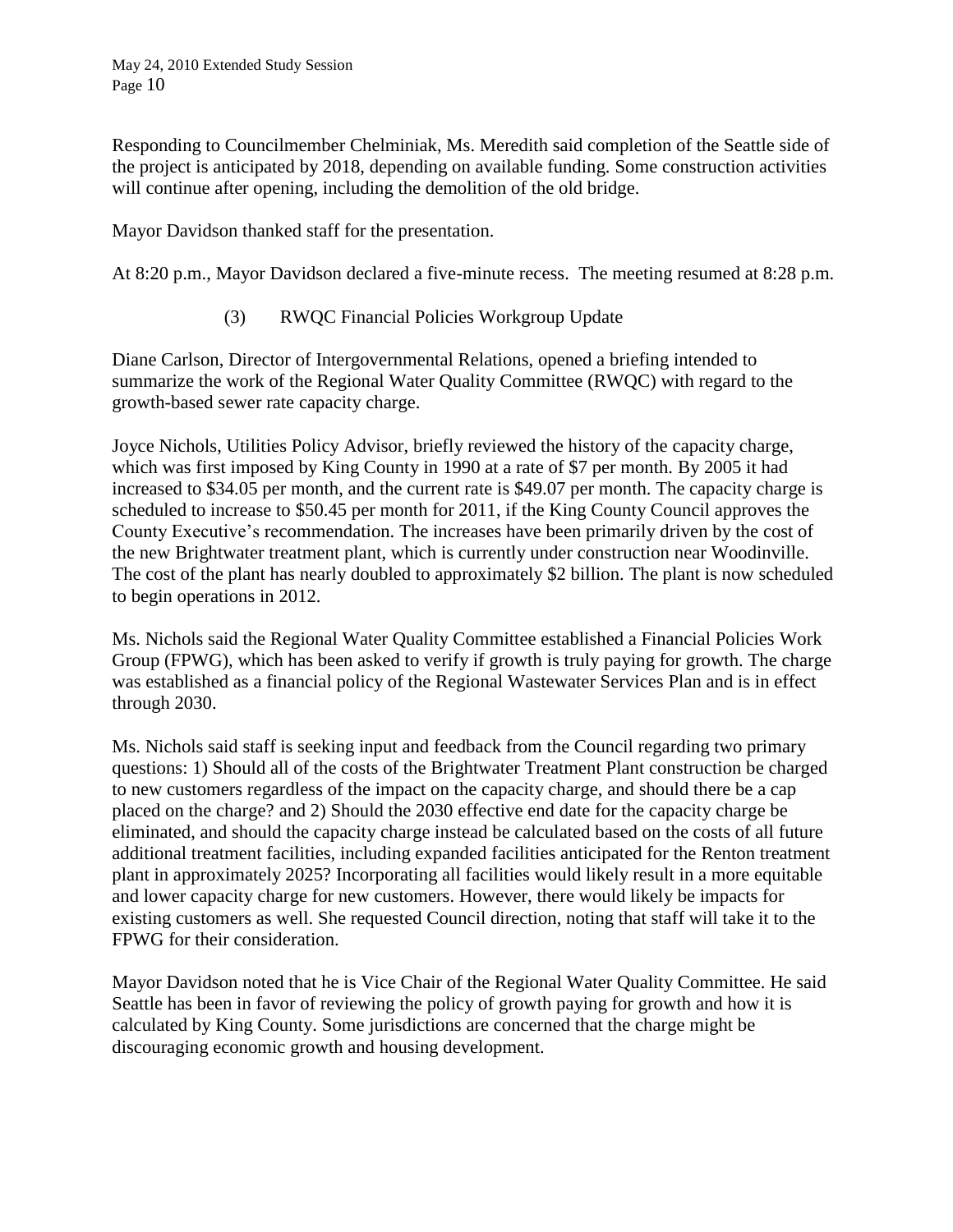Councilmember Degginger recalled dealing with this issue when he served on the Metro Rate Structure Advisory Committee in the late 1980s. Seattle has a large combined sewer system that requires treatment, and the rest of the cities have storm systems. This has led to a schism in perspectives over the years. Mr. Degginger expressed concern about the fairly significant increase in the capacity charge over the past 10 years or so.

Ms. Nichols said the current charge totals \$9,081 if paid over a 15-year period. If paid in a lump sum when a home or business is purchased, the cost is \$6,200.

Councilmember Degginger stated that the charge cannot be financed in a home loan and therefore creates a burden for buyers. He is interested in considering a more equitable method for covering costs.

City Manager Steve Sarkozy noted the statement in the meeting packet that the combined sewer benefit charge will be discontinued for Seattle, and questioned the implications for the overall regional sharing of costs.

Wes Jorgenson, Utilities Assistant Director, confirmed that Seattle has a combined sewer system in which all sewer and storm water flows into the same pipes and therefore requires treatment. All other jurisdictions have separated systems that do not require treatment for storm water.

Councilmember Balducci requested more information regarding projected capacity charges through 2030 under the current system, as well as projected charges if the method of calculating the charge is changed. Ms. Nichols said that at this point, staff is seeking general Council direction as to whether it supports considering a change in the way the capacity charge is calculated. She will bring back more information to the Council as it is known.

Ms. Balducci noted that up until this discussion she was unaware of the jurisdiction equity issue. She needs more information on all of the policy issues and implications before she can make any recommendation about the capacity charge.

Mr. Jorgenson acknowledged the need for more information as this issue moves forward. He clarified that the end date of 2030 for the current capacity charge is based on the costs of the Brightwater treatment plant only. Rate projections related to the future expansion of the Renton south treatment plant are approximately one-tenth of the capacity charge established for the Brightwater plant. Mr. Jorgenson said that recalculating capacity charges based on overall regional facilities, without an end date, will spread out the costs and lower the capacity charge approximately by half.

Responding to Councilmember Chelminiak, Mr. Jorgenson said Seattle's combined sewer system charge was removed under the 1998 Robinswood Agreement. Some RWQC members at the time were disappointed with that result. However, it received majority support.

Mayor Davidson noted that the cost associated with treating Seattle's storm water is included in the general rate for all regional customers.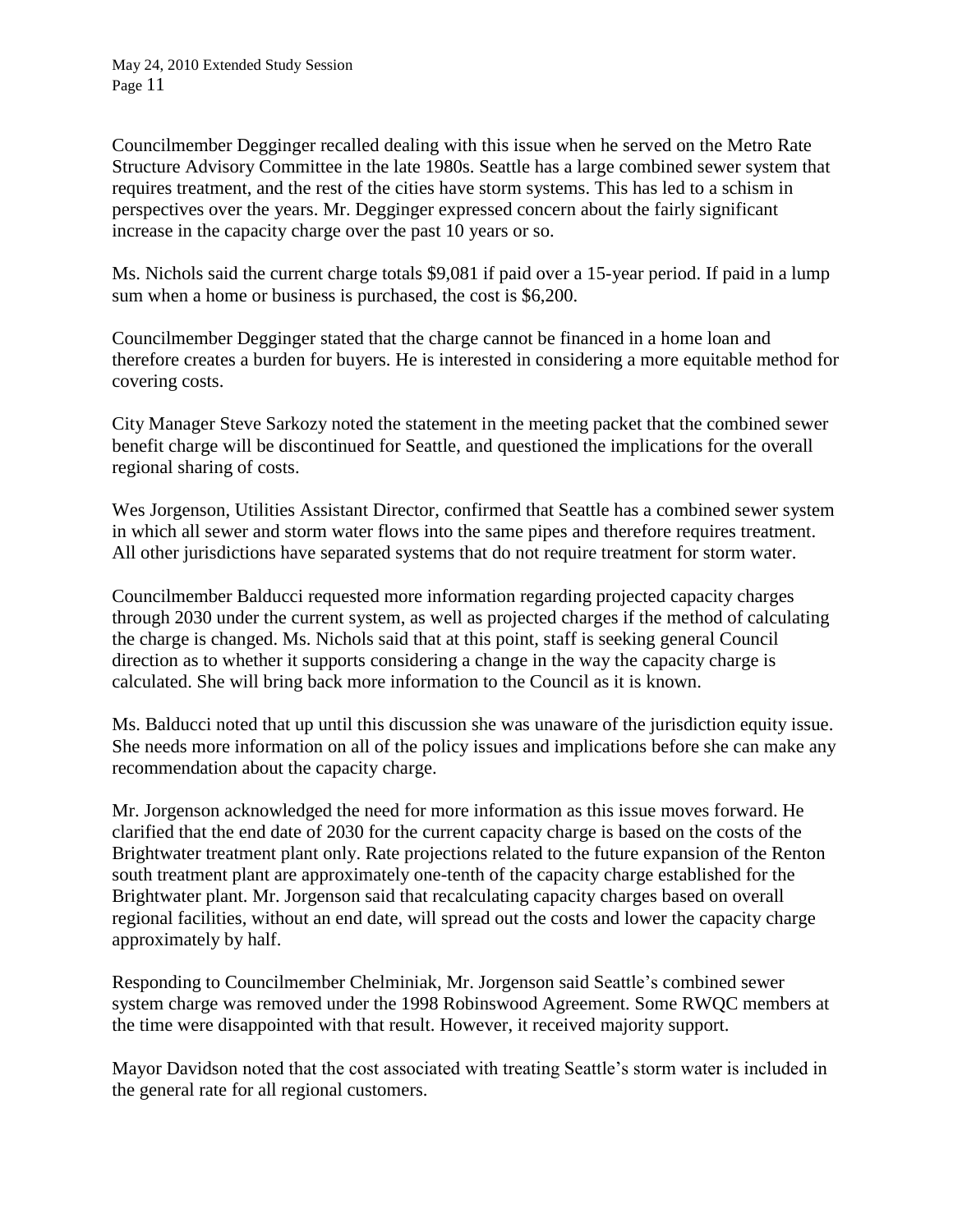Responding to Councilmember Chelminiak , Mr. Jorgenson confirmed that the marked increase in the capacity charge in 2005 was related to an updating of the cost estimates for the Brightwater plant project.

Councilmember Chelminiak expressed concern that new home buyers are often not aware of the capacity charge and that it could potentially be financed in their home mortgage loan. Ms. Nichols said King County has taken steps over the past two years to make homeowners and purchasers aware that, under certain circumstances, it can be folded into the cost of a mortgage.

Responding to Councilmember Balducci, Ms. Nichols clarified that a change from basing the capacity charge solely on the cost of the Brightwater plant would spread the costs for all new facilities to all customers, both existing and new.

Responding to Councilmember Robertson, Ms. Nichols said that under the current end date of 2030, a person incurring the capacity charge in 2029 would pay the charge based on a 15-year period. Ms. Nichols said King County staff have worked with realtors and financing institutions to educate buyers about the option of making a lump sum payment of the capacity charge.

Responding to Ms. Robertson, Mr. Jorgenson confirmed that when Seattle stopped paying the combined sewer fee, it resulted in a loss of revenue that would have maintained lower rates for areas outside of Seattle. He acknowledged that this is seen as a subsidy from the perspective of the suburban cities.

Councilmember Robertson concurred with Ms. Balducci about the need for more information on this overall topic. She is concerned about the impact of the capacity charge on providing affordable housing.

Mayor Davidson feels the capacity charge is not sustainable, and that the charge is based more on politics than on the function and benefits of the wastewater system.

Deputy Mayor Lee said the fact that the capacity charge has increased seven times in 10 years emphasizes the need to address ways to control costs. Ms. Nichols agreed but added that the unfortunate reality is that King County is in control of the costs. Mr. Jorgenson briefly reviewed some of the key cost drivers associated with the Brightwater plant, which are largely due to the 13 miles of tunnels needed to convey the outfall.

Mayor Davidson commented that bonds must be repaid. When growth is slower than anticipated, general ratepayers bear an increased burden of repaying the bonds as costs continue to increase.

Responding to Councilmember Robertson, Mr. Jorgenson said there is no indication that the arrangement with Seattle with regard to its combined sewer system will change, as it is based on an agreement with King County when it took over the operation of Seattle's system.

Ms. Nichols said staff will try to provide more frequent updates to the Council on these issues.